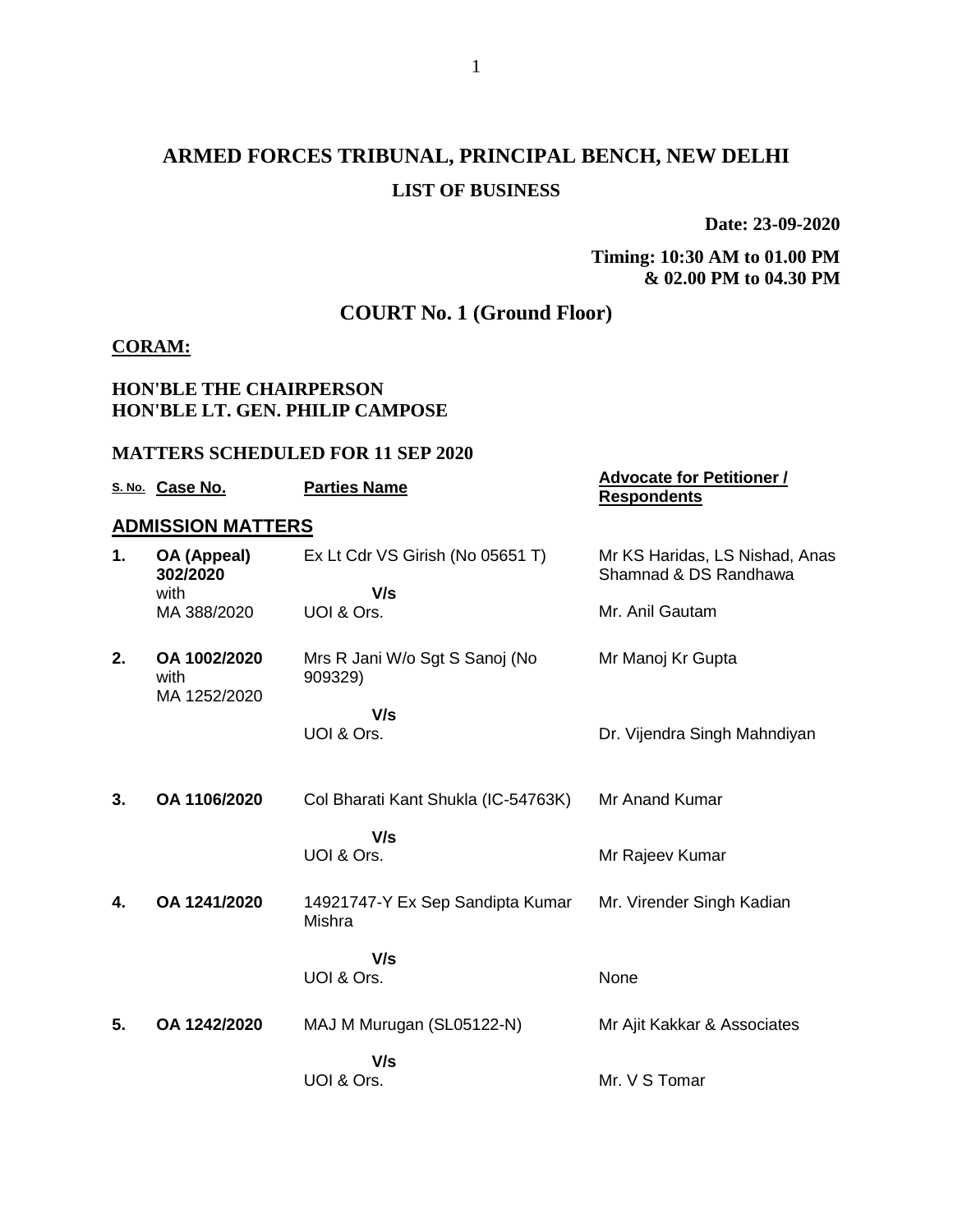| 6.         | OA 1243/2020 | No. 14942982L Sep Ankur Godara | Mr. Charan Singh & Mr.<br>Rajkumar |
|------------|--------------|--------------------------------|------------------------------------|
|            |              | V/s<br>UOI & Ors.              | Mr. D K Sabat                      |
| <u>RAs</u> |              |                                |                                    |

|  | <b>RA 31/2020</b>            | No. 1487586Y Hav (Artisan | Mr. Abhishek Ray     |
|--|------------------------------|---------------------------|----------------------|
|  | ın                           | Construction) Hira Singh  |                      |
|  | MA 1353/2020                 |                           |                      |
|  | ın                           | V/s                       |                      |
|  | OA 430/2017<br>(RB, Lucknow) | UOI & Ors.                | Mr. Neeraj, Sr. CGSC |

#### **WITH**

| 8. | MA 1354/2020<br>ın           | No. 1487586Y Hav (Artisan<br><b>Construction</b> ) Hira Singh | Mr. Abhishek Ray     |
|----|------------------------------|---------------------------------------------------------------|----------------------|
|    | OA 430/2017<br>(RB, Lucknow) | V/s                                                           |                      |
|    |                              | UOI & Ors.                                                    | Mr. Neeraj, Sr. CGSC |

## **PLEADINGS NOT COMPLETE**

| 9.  | OA 249/2019                         | IC 50563W Col Jitendra Beniwal<br>V/s                 | Mr Indra Sen Singh & Abhishek<br>Singh                           |
|-----|-------------------------------------|-------------------------------------------------------|------------------------------------------------------------------|
|     |                                     | UOI & Ors.                                            | Mr. Karan Singh Bhati, Sr CGSC<br>for R 1-3 & None for R-4       |
| 10. | OA 31/2020<br>with                  | IC-67815N Lt Col Manish Narayan                       | Mr Yash Kotak                                                    |
|     | MA 1233/2020                        | V/s<br>UOI & Ors.                                     | Dr. Vijendra Singh Mahndiyan for<br>R 1-4 and 6-8 & None for R-5 |
| 11. | OA 190/2020                         | No 15813871M Hav (CLK) Arun Lal VS<br>V/s             | Mr Indra Sen Singh / Abhishek<br>Singh                           |
|     |                                     | UOI & Ors.                                            | Mr. V Pattabhi Ram for R 1-3 & 5<br>and None for R-4             |
| 12. | OA 443/2020<br>With<br>MA 1426/2020 | MR-05575Y Brig Porandla Suresh<br>Kumar Patel (Retd.) | Mr. Anil Srivastava & Associates                                 |
|     |                                     | V/s<br>UOI & Ors.                                     | Dr. Vijendra Singh Mahndiyan                                     |
| 13. | OA 483/2020                         | Ex LNk/DSC Yog Raj (No 10545371 P) Mr US Maurya       |                                                                  |
|     |                                     | V/s<br>UOI & Ors.                                     | Ms. Jyotsna Kaushik                                              |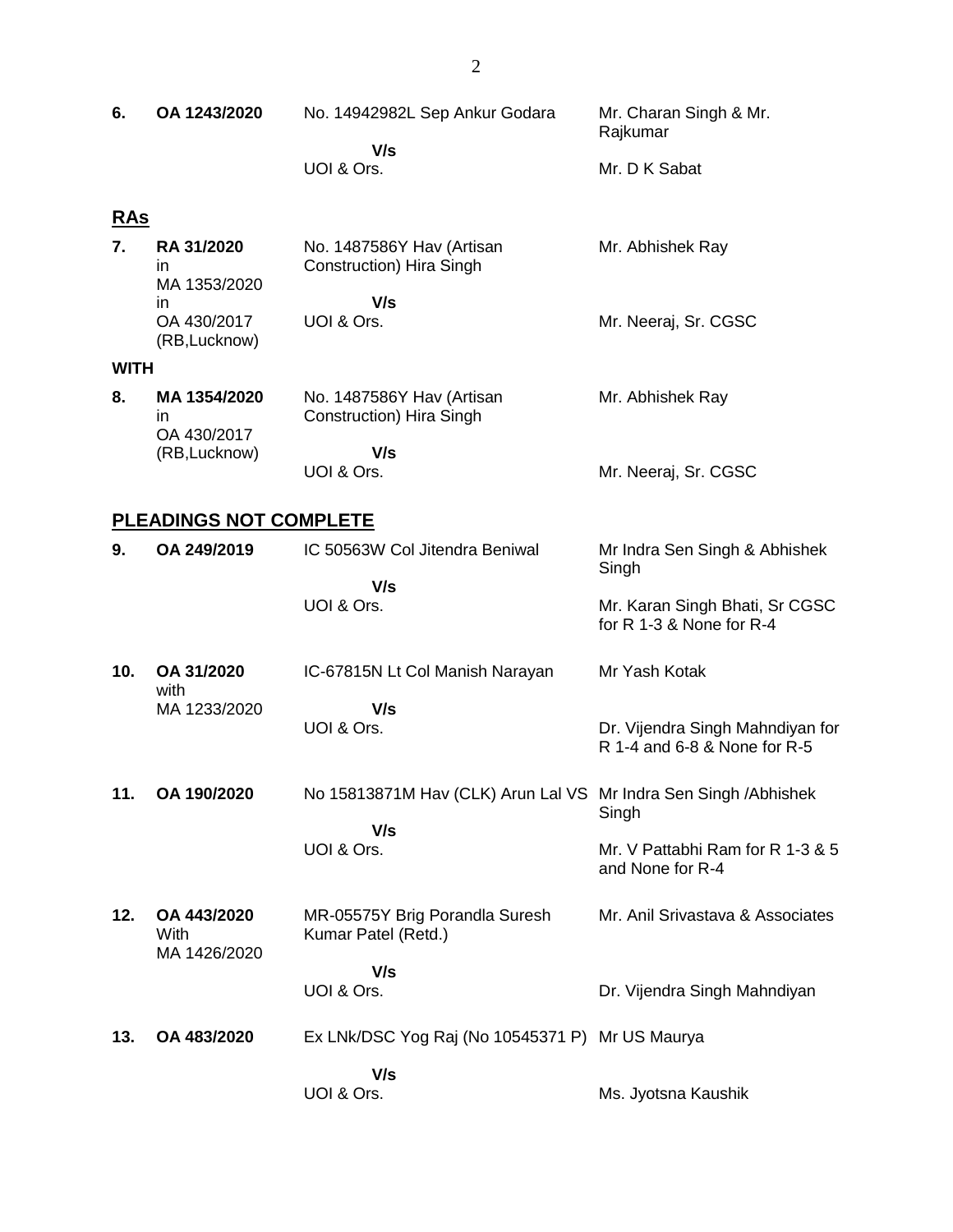| 14. | OA 911/2020 | No 14803360 Y Ex L/Nk GD | Mr. Veerendra Mohan |
|-----|-------------|--------------------------|---------------------|
|     |             | Mohammed Umar Athani     |                     |

 **V/s** UOI & Ors.

Dr Vijendra Singh Mahndiyan

#### **PLEADINGS COMPLETE**

# **DATES WILL BE GIVEN BY THE TRIBUNAL OFFICER - ORDERS WILL BE UPLOADED ON THE WEBSITE**

| 15. | OA 1639/2016        | Ex MR Ravi Kumar                                                     | Mr. S S Pandey                           |
|-----|---------------------|----------------------------------------------------------------------|------------------------------------------|
|     |                     | V/s<br>UOI & Ors.                                                    | Mr KK Tyagi                              |
| 16. | OA 713/2017         | Col Surender Chauhan                                                 | Mr.S S Pandey                            |
|     |                     | V/s<br>UOI & Ors.                                                    | Mr VS Tomar for R 1-3, None for<br>R 4-6 |
| 17. | OA 379/2018<br>with | Sgt Pershant Tyagi (No.777516-G)                                     | Mr. Praveen Kumar                        |
|     | MA 1891/2019        | V/s<br>UOI & Ors.                                                    | Mr Satya Ranjan Swain                    |
| 18. | OA 1757/2018        | IC-50350H Col Harinder Singh Sidhu                                   | Mr. SS Pandey & Associates               |
|     |                     | V/s<br>UOI & Ors.                                                    | None                                     |
| 19. | OA 1863/2018        | IC-58128W Lt Col Praveen Kumar                                       | Mr. S S Pandey & Associates              |
|     |                     | V/s<br>UOI & Ors.                                                    | Mr. Anil Gautam                          |
| 20. | OA 2043/2018        | No. 15418631-L Sep/AA Krishan<br>Kumar Thru his wife Mrs. Mamta Devi | Mr. B P Vaishnav & Associates            |
|     |                     | V/s<br>UOI & Ors.                                                    | Dr Vijendra Singh Mahndiyan              |
| 21. | OA 2112/2018        | Lt Col Rahul Jain (IC 52184 Y)                                       | Mr Rajiv Manglik                         |
|     |                     | V/s<br>UOI & Ors.                                                    | Mr. Anil Gautam                          |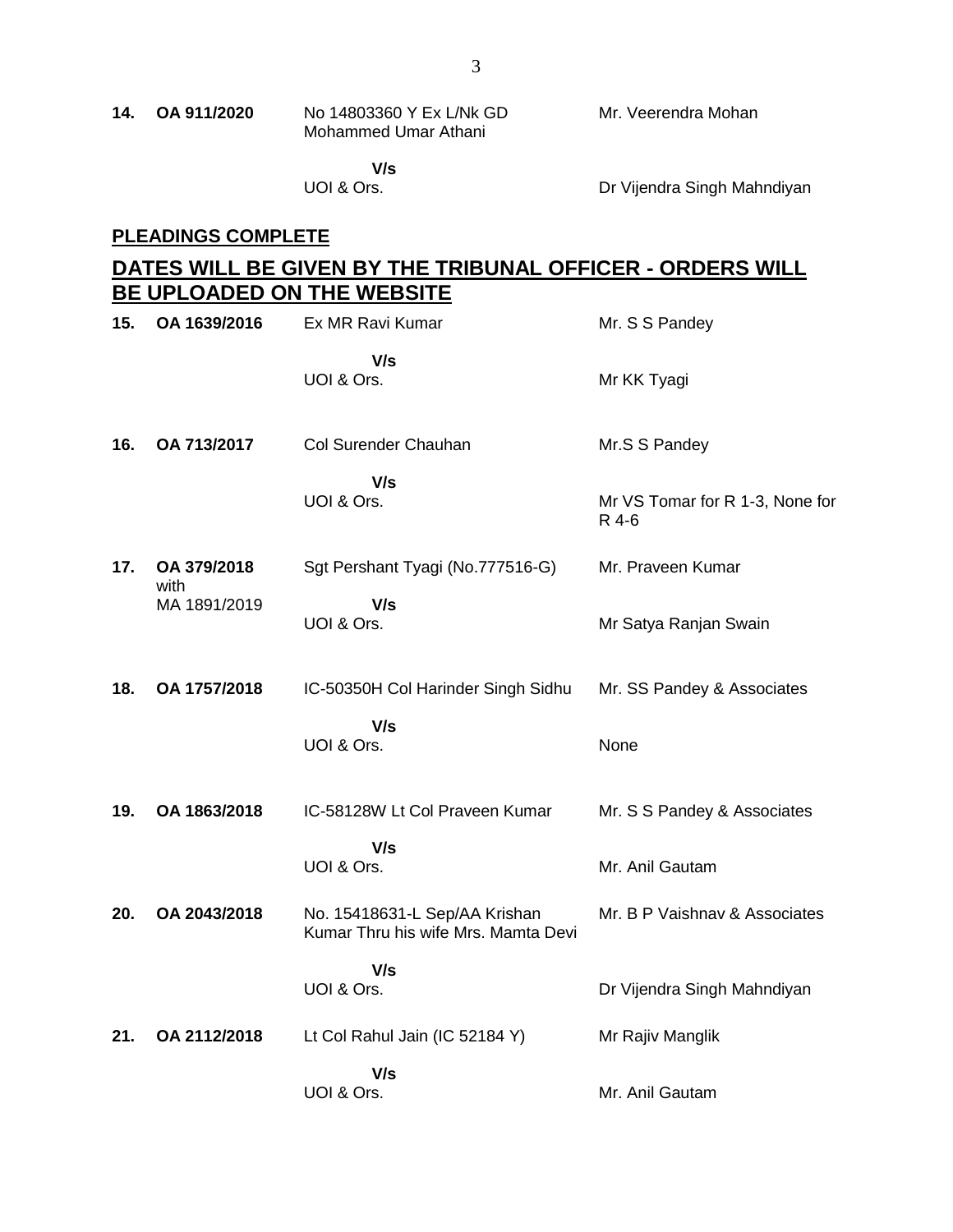| 22. | OA 479/2019        | Ex Seaman 1 Manoj Baghel (No<br>213951 B) | Ms Archana Ramesh                        |
|-----|--------------------|-------------------------------------------|------------------------------------------|
|     |                    | V/s<br>UOI & Ors.                         | Mr. Harish V Shankar                     |
| 23. | OA 611/2019        | Col Bharat Singh (IC 48990 N)             | Mr Indra Sen Singh and<br>Abhishek Singh |
|     |                    | V/s<br>UOI & Ors.                         | Dr Vijendra Singh Mahndiyan              |
| 24. | OA 765/2019        | No 4077701P L/Hav Chandra Mohan<br>Singh  | Mr Manoj Kr Gupta                        |
|     |                    | V/s<br>UOI & Ors.                         | Mr. V S Tomar                            |
| 25. | OA 18/2020<br>with | Sgt Angad Kumar Mishra (796802-L)         | Mr. Bijendra Kumar Pathak                |
|     | MA 569/2020        | V/s<br>UOI & Ors.                         | Mr. Anil Gautam                          |

## **MATTERS SCHEDULED FOR 23 SEP 2020**

| <u>S.</u><br>No. | <u>Case No.</u>                      | <b>Parties Name</b>                          | <b>Advocate for Petitioner /</b><br><b>Respondents</b> |  |  |
|------------------|--------------------------------------|----------------------------------------------|--------------------------------------------------------|--|--|
|                  | <b>For Judgement</b>                 |                                              |                                                        |  |  |
| 26.              | OA 430/2020                          | Lt Col VB Pandey (IC 68609 W)<br>V/s         | Mr Shree Prakash Sinha and<br><b>Anand Kumar</b>       |  |  |
|                  |                                      | UOI & Ors.                                   | Dr. Vijendra Singh Mahndiyan                           |  |  |
| WITH             |                                      |                                              |                                                        |  |  |
| 27.              | OA 570/2020                          | Major Ravindra Singh Mahla (IC<br>72723-L)   | Mr. Anand kumar                                        |  |  |
|                  |                                      | V/s                                          |                                                        |  |  |
|                  |                                      | UOI & Ors.                                   | Mr. Shyam Narayan                                      |  |  |
|                  | <b>ADMISSION MATTERS</b>             |                                              |                                                        |  |  |
| 28.              | OA 1227/2020<br>with<br>MA 1416/2020 | Ex MWO(HFL) Satyabir Singh Yadav<br>(648359) | Mr Baljeet Singh                                       |  |  |
|                  |                                      | V/s                                          |                                                        |  |  |
|                  |                                      | UOI & Ors.                                   | None                                                   |  |  |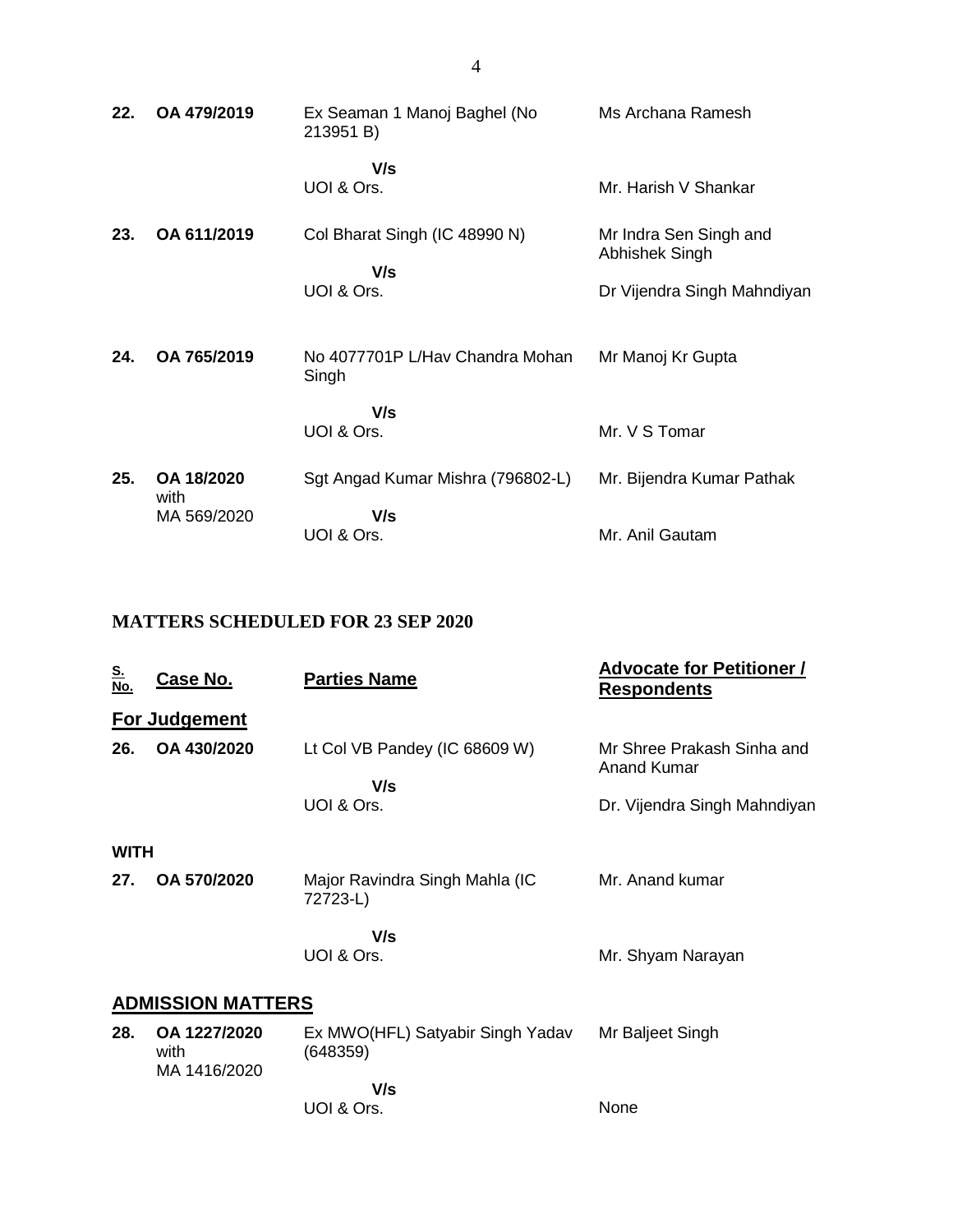| 29  | OA 1228/2020<br>with<br>MA 1417/2020 | Sqn Ldr Basant Kumar Chaudhary<br>Retd (12952)                 | Mr Baljeet Singh & Ms Deepika<br>Sheoran         |
|-----|--------------------------------------|----------------------------------------------------------------|--------------------------------------------------|
|     |                                      | V/s                                                            |                                                  |
|     |                                      | UOI & Ors.                                                     | None                                             |
| 30  | OA 1229/2020                         | Ex HFL Jacob Kalappurackal Joseph<br>(653932)                  | Mr Baljeet Singh & Ms Deepika<br>Sheoran         |
|     |                                      | V/s                                                            |                                                  |
|     |                                      | UOI & Ors.                                                     | None                                             |
| 31  | OA 1230/2020<br>with<br>MA 1418/2020 | Smt. Krishna Devi W/o Late NC(E)<br>Bhagwan Dass (819974)      | Mr. Baljeet Singh & Ms. Deepika<br>Sheoran       |
|     |                                      | V/s                                                            |                                                  |
|     |                                      | UOI & Ors.                                                     | None                                             |
| 32  | OA 1231/2020                         | Wg Cdr Dilip Kumar Choudhury (Retd)<br>(24075)                 | Mr Baljeet Singh & Ms Deepika<br>Sheoran         |
|     |                                      | V/s                                                            |                                                  |
|     |                                      | UOI & Ors.                                                     | None                                             |
| 33  | OA 1232/2020                         | Ex JWO Manas Kumar Satpathy<br>(730919)<br>V/s                 | Mr Baljeet Singh & Ms Deepika<br>Sheoran<br>None |
|     |                                      | UOI & Ors.                                                     |                                                  |
| 34  | OA 1233/2020<br>with<br>MA 1419/2020 | Smt Bimala Tiwari W/O 682040 Late<br>Sgt Tribhuwan Nath Tiwari | Mr. Baljeet Singh                                |
|     |                                      | V/s                                                            |                                                  |
|     |                                      | UOI & Ors.                                                     | None                                             |
| 35  | OA 1234/2020                         | Ex SGT Chanakya Kumar Singh<br>(780325-L)                      | Mr Baljeet Singh & Ms Deepika<br>Sheoran         |
|     |                                      | V/s                                                            |                                                  |
|     |                                      | UOI & Ors.                                                     | None                                             |
| 36  | OA 1235/2020<br>with<br>MA 1420/2020 | Ex LNk/DSC Gaya Bux Singh (No<br>2950108W)                     | Mr U S Maurya                                    |
|     |                                      | V/s                                                            |                                                  |
|     |                                      | UOI & Ors.                                                     | None                                             |
| 37. | OA 1236/2020<br>with<br>MA 1421/2020 | Maj Balvinder Singh Randhawa (IC-<br>31396W)                   | Mr Sukhjinder Singh                              |
|     |                                      | V/s                                                            |                                                  |
|     |                                      | UOI & Ors.                                                     | None                                             |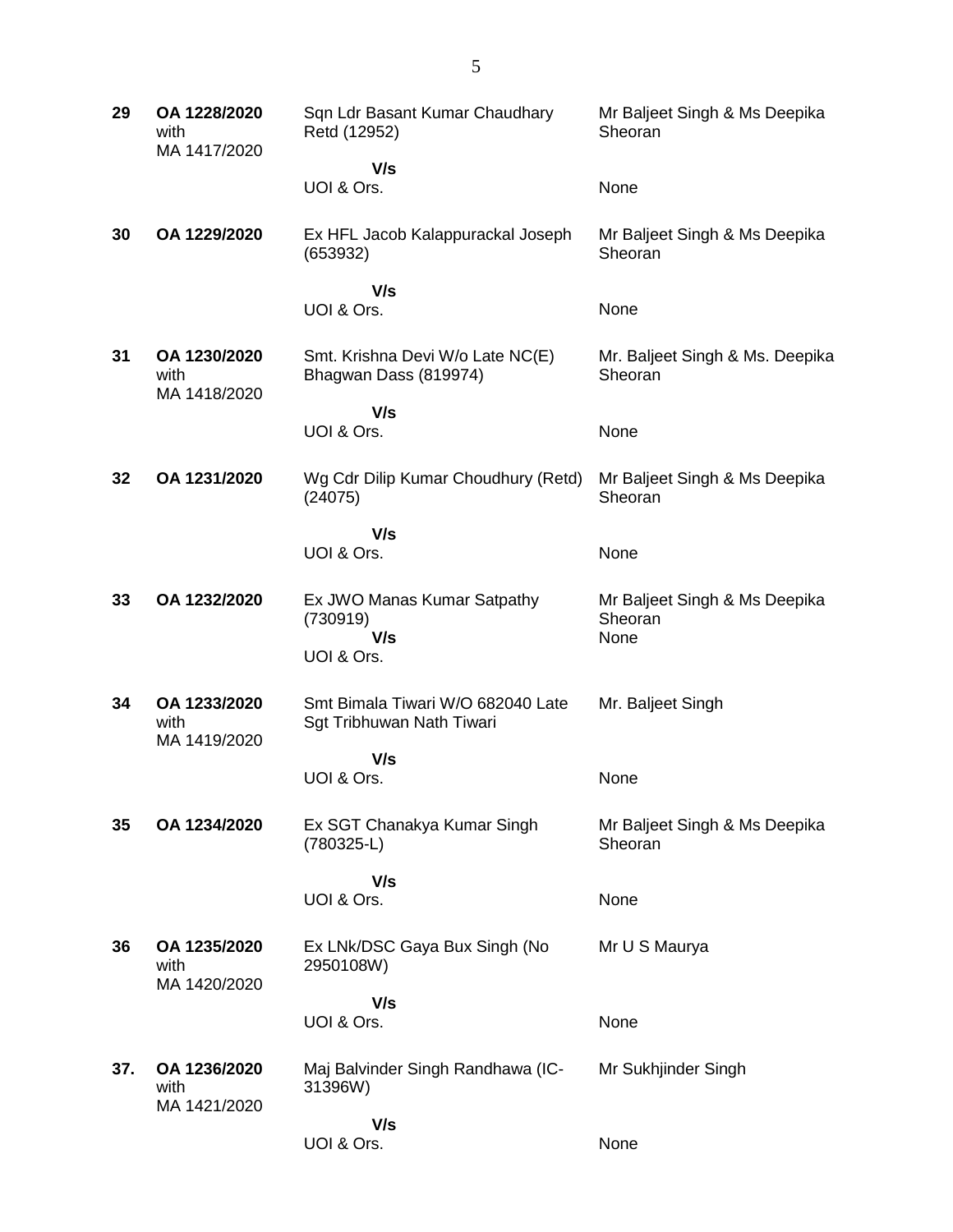| 38. | OA 1237/2020                         | Sgt Manju Nath RH (No 713044 R)             | Mr Ajit Kakkar and Alpana Yadav |
|-----|--------------------------------------|---------------------------------------------|---------------------------------|
|     |                                      | V/s<br>UOI & Ors.                           | None                            |
| 39. | OA 1240/2020<br>with<br>MA 1430/2020 | Flt Lt Sandeep Kumar Prajapati<br>(33598-R) | Mr. S S Pandey & Associates     |

 **V/s** UOI & Ors. None

# **MA (EXECUTION)**

| 40. | MA 1410/2020<br>in<br>OA 120/2019 | No. 2997829-L Nk Devendra Singh<br>(Retd.) | Ms. Archana Ramesh      |
|-----|-----------------------------------|--------------------------------------------|-------------------------|
|     |                                   | V/s                                        |                         |
|     |                                   | UOI & Ors.                                 | Mr. Avdhesh Kumar Singh |
| 41. | MA 1425/2020<br>ın                | Ex JWO BP Bhagat ((No 680124B)             | Mr Manoj Gupta          |
|     | OA 1890/2020                      | V/s                                        |                         |
|     |                                   | UOI & Ors                                  | Mr. Ashok Chaitanya     |

# **MA (OTHERS)**

| 42. | MA 1403/2020<br>$\mathsf{I}$        | Sep Rajesh Paul                                                   | Mr. R K Rastogi                                              |
|-----|-------------------------------------|-------------------------------------------------------------------|--------------------------------------------------------------|
|     | OA 550/2020                         | V/s<br>UOI & Ors.                                                 | Mr. Prabodh Kumar                                            |
| 43. | MA 1423/2020<br>in.<br>OA 920/2018  | IC-27994W Lt Gen P S Bhalla (Retd.)<br>V/s<br>UOI & Ors.          | Mr. Indra Sen Singh/Abhishek<br>Singh<br>Ms. Jyotsna Kaushik |
| 44. | MA 1424/2020<br>in.<br>OA 1936/2017 | IC-37793L Maj Gen Navneet Khanna<br>(Retd.)<br>V/s                | Mr. Indra Sen Singh/Abhishek<br>Singh                        |
|     |                                     | UOI & Ors.                                                        | None                                                         |
| 45. | MA 1429/2020<br>in.<br>OA 290/2017  | Maj Gen Mahesh Chander (Retd.) (DR- Ms. Archana Ramesh<br>10288Y) |                                                              |
|     |                                     | V/s<br>UOI & Ors.                                                 | Mr. Ashok Chaitanya                                          |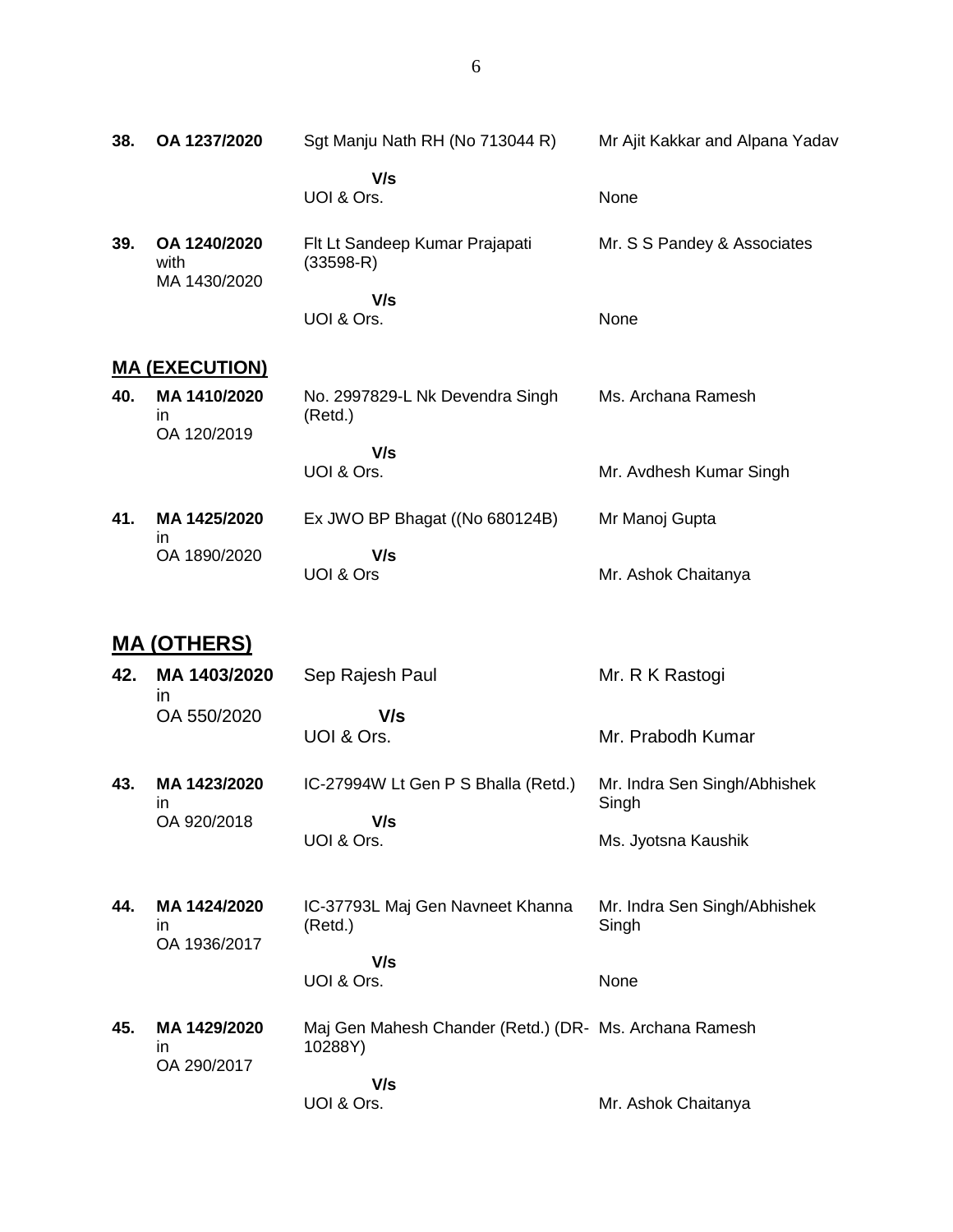# **PLEADINGS NOT COMPLETE**

| 46  | OA 2055/2019<br>with<br>MA 1356/2020 | Ex Rect Dhan Singh (No 4101368)<br>H)               | Mr RK Rastogi                                      |
|-----|--------------------------------------|-----------------------------------------------------|----------------------------------------------------|
|     |                                      | V/s<br>UOI & Ors.                                   | Mr KK Tyagi                                        |
| 47  | OA 2342/2019                         | AVM P Subhash Babu (17908-K)                        | Mr. Ankur Chhibber                                 |
|     | with<br>MA 894/2020                  | V/s<br>UOI & Ors.                                   | Mr Neeraj Sr, GSSC                                 |
| 48. | OA 351/2020                          | Sep (GD) Chanchal Singh (No<br>4193362 Y)           | Mr Veerendra Mohan                                 |
|     |                                      | V/s<br>UOI & Ors.                                   | Dr. Vijendra Singh Mahndiyan                       |
| 49  | OA 410/2020                          | Lt Col Nikhil Kumar Singh (SS<br>41791 X)           | Mr Anand Kumar, Rajan<br>Kumar & Akshit Anand      |
|     |                                      | V/s<br>UOI & Ors.                                   | Mr Anil Gautam                                     |
| 50  | OA 478/2020<br>with                  | IC-53679X Col Sharad Nautiyal                       | Mr. Rajiv Manglik                                  |
|     | MA 598/2020                          | V/s<br>UOI & Ors.                                   | Mr. Karan Singh Bhati, Sr<br><b>CGSC</b>           |
| 51  | OA 602/2020                          | Sqn Ldr Manju Kumari (31253-R)<br>Adm               | Mr Jaideep Singh, Kartik<br>Dabas & Disha Sachdeva |
|     |                                      | V/s<br>UOI & Ors.                                   | Mr. Harish V Shankar                               |
| 52  | OA 689/2020                          | Sqn Ldr Abhishek Pratap Singh<br>$(32283-A)$<br>V/s | Mr. SS Pandey & Associates                         |
|     |                                      | UOI & Ors.                                          | Mr Prabodh Kumar for R 1-3,<br>None for R-4        |
| 53  | OA 927/2020                          | No. 4180720-A L/Nk/DSC Madho<br>Ram                 | Mr. U S Maurya                                     |
|     |                                      | V/s<br>UOI & Ors.                                   | Ms. Suman Chauhan                                  |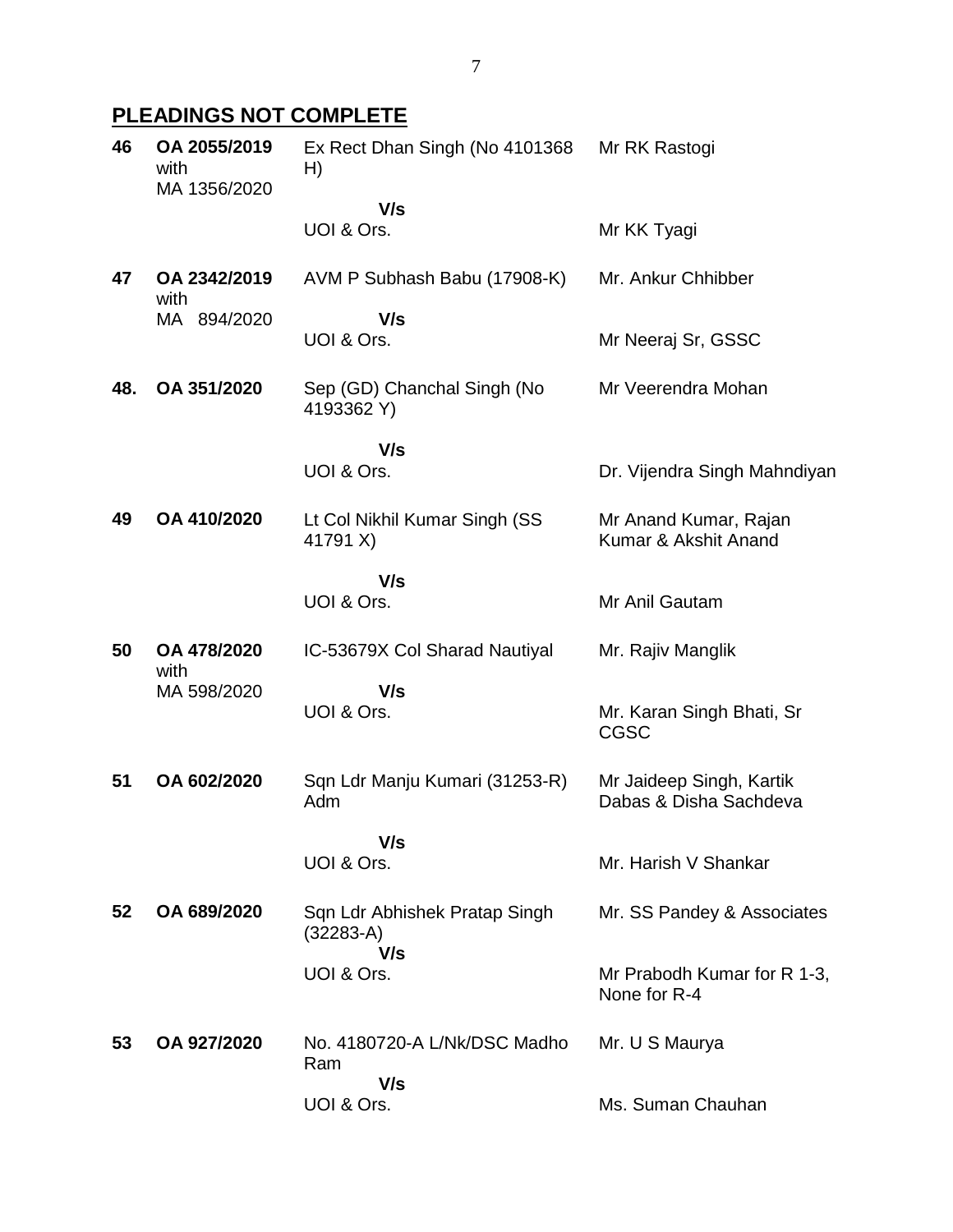#### **For Final Hearing**

| 54.         | OA 509/2014 | Ex Carporal D S Khan                    | Mr. C K Sharma & Gaurav<br>Sharma |
|-------------|-------------|-----------------------------------------|-----------------------------------|
|             |             | V/s<br>UOI & Ors.                       | Mr JS Rawat                       |
| <b>WITH</b> |             |                                         |                                   |
| 55.         | OA 558/2014 | No. 783838L Ex Carporal Manish<br>Sinha | Mr. C.K.Sharma & Gaurav<br>Sharma |
|             |             | V/s                                     |                                   |

UOI & Ors.

Mr SD Windlesh

## **PLEADINGS COMPLETE**

# **DATES WILL BE GIVEN BY THE TRIBUNAL OFFICER - ORDERS WILL BE UPLOADED ON THE WEBSITE**

| 56. OA 1575/2018 | Gp Capt Harbaksh Singh Maniani<br>(20039) | Mr. Dinesh Yadav |
|------------------|-------------------------------------------|------------------|
|                  | V/s                                       |                  |
|                  | UOI & Ors.                                | Mr. Anil Gautam  |

#### **WITH**

- **57. OA 1528/2019** with MA 3221/2019 Gp Capt Harbaksh Singh Maniani (No 20039)  **V/s** Mr Dinesh Kumar Yadav
	- UOI & Ors. Mr. Anil Gautam
- **58. OA 2111/2018** Gp Capt Bhupinder Singh (No 19044)  **V/s** UOI & Ors. Mr Pushpendra Kumar Dhaka Mr. V S Tomar
- **59. OA 577/2019** No.16023495-M Ex Rfn Yogendra Singh Pailwar Mr. Shiva Nand Mishra

#### **V/s** UOI & Ors.

**60. OA 703/2019** Ex Sub Hariom Sharma (JC 668590 Mr Ajit Kakkar & Associates A)

> **V/s** UOI & Ors.

Mr KK Tyagi

Ms. Jyotsna Kaushik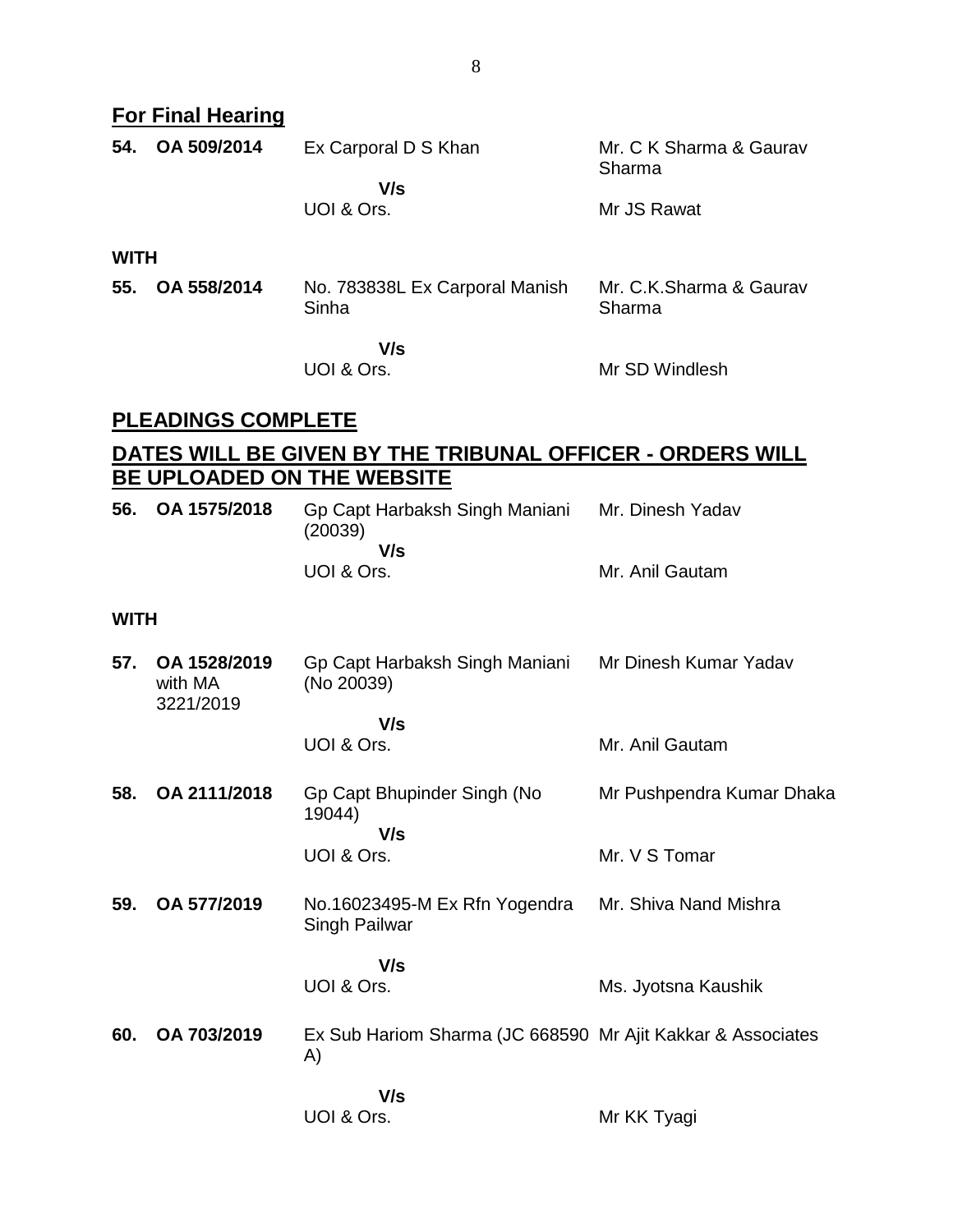| 61. | OA 1255/2019                         | No 7241147W Dfr/Rider Hariom                         | Mr. VS Kadian                             |
|-----|--------------------------------------|------------------------------------------------------|-------------------------------------------|
|     |                                      | V/s<br>UOI & Ors.                                    | Mr. Satya Ranjan Swain                    |
| 62. | OA 1342/2019<br>with<br>MA 2940/2019 | Lt Col Philomina CJ (Retd) (NR<br>18793 W)           | Mr Ankur Chhibber                         |
|     |                                      | V/s<br>UOI & Ors.                                    | Dr Vijendra Singh Mahndiyan               |
| 63. | OA 1611/2019                         | Sep/DSC Ramji Yadava (No<br>13966482 W)              | Mr US Maurya                              |
|     |                                      | V/s                                                  |                                           |
|     |                                      | UOI & Ors.                                           | Ms. Jyotsna Kaushik                       |
| 64. | OA 1825/2019                         | Ex Cpl Harish (Admn Asst) (GD)<br>(No 918757)<br>V/s | Mr Ajit Kakkar & Associates               |
|     |                                      | UOI & Ors.                                           | Mr. Karan Singh Bhati, Sr.<br><b>CGSC</b> |

#### **THIS BENCH WILL NOT ASSEMBLE TODAY**

#### **CORAM:**

**HON'BLE THE CHAIRPERSON HON'BLE AIR MARSHAL B.B.P. SINHA HON'BLE LT. GEN. PHILIP CAMPOSE**

| <u>S.</u><br>No. | <b>Case No.</b>             | <b>Parties Name</b>            | <b>Advocate for Petitioner /</b><br><b>Respondents</b> |
|------------------|-----------------------------|--------------------------------|--------------------------------------------------------|
|                  | <b>For Orders</b>           |                                |                                                        |
| 1.               | MA 764/2015<br>ın           | Maj Gharib Singh Bal (Retd.)   | Mr. Naresh Ghai & Mr VS<br>Kadian                      |
|                  | OA 414/2010                 | V/s                            |                                                        |
|                  |                             | UOI & Ors.                     | Mr Harish V Shankar                                    |
| <b>WITH</b>      |                             |                                |                                                        |
| 2.               | MA 287/2016<br>in Diary No. | Lt Col. Paramjit Singh (Retd.) | Mr. Naresh Ghai & Mr VS<br>Kadian                      |
|                  | 1777/2016                   | V/s                            |                                                        |
|                  |                             | UOI & Anr.                     | Mr Shyam Narayan                                       |

9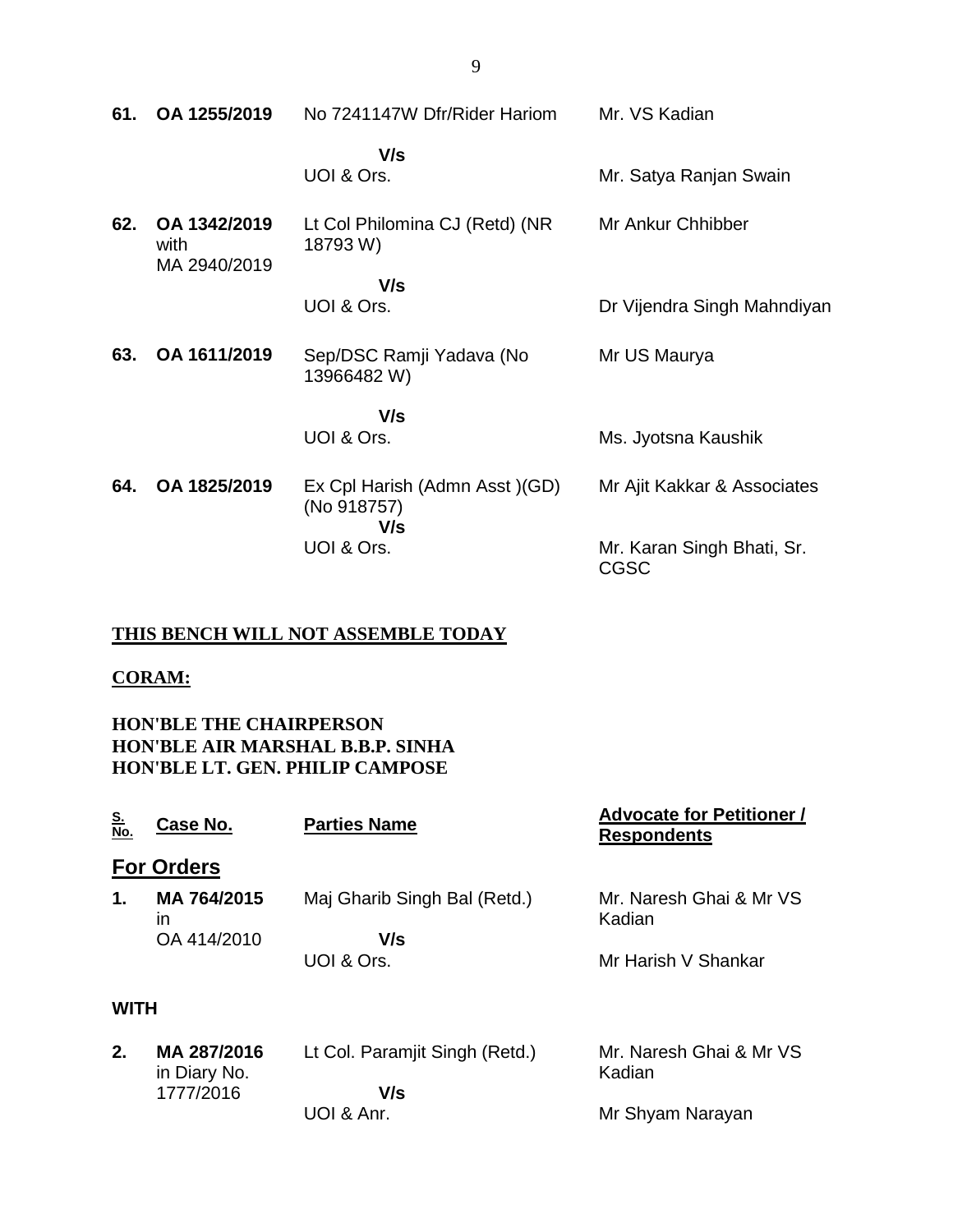| 3.          | MA 288/2016<br>in Diary No. | Lt Col N S Marwah (Retd.) | Mr. Naresh Ghai & VS Kadian |
|-------------|-----------------------------|---------------------------|-----------------------------|
|             | 1778/2016                   | V/s<br>UOI & Anr.         | Mr SD Windlesh              |
| <b>WITH</b> |                             |                           |                             |

| 4. | MA 289/2016<br>in Diary no. | Lt Col. Raj Kumar (Retd.) | Mr. Naresh Ghai & VS Kadian |
|----|-----------------------------|---------------------------|-----------------------------|
|    | 1779/2016                   | V/s<br>UOI & Anr.         | Ms Jyotsana Kaushik         |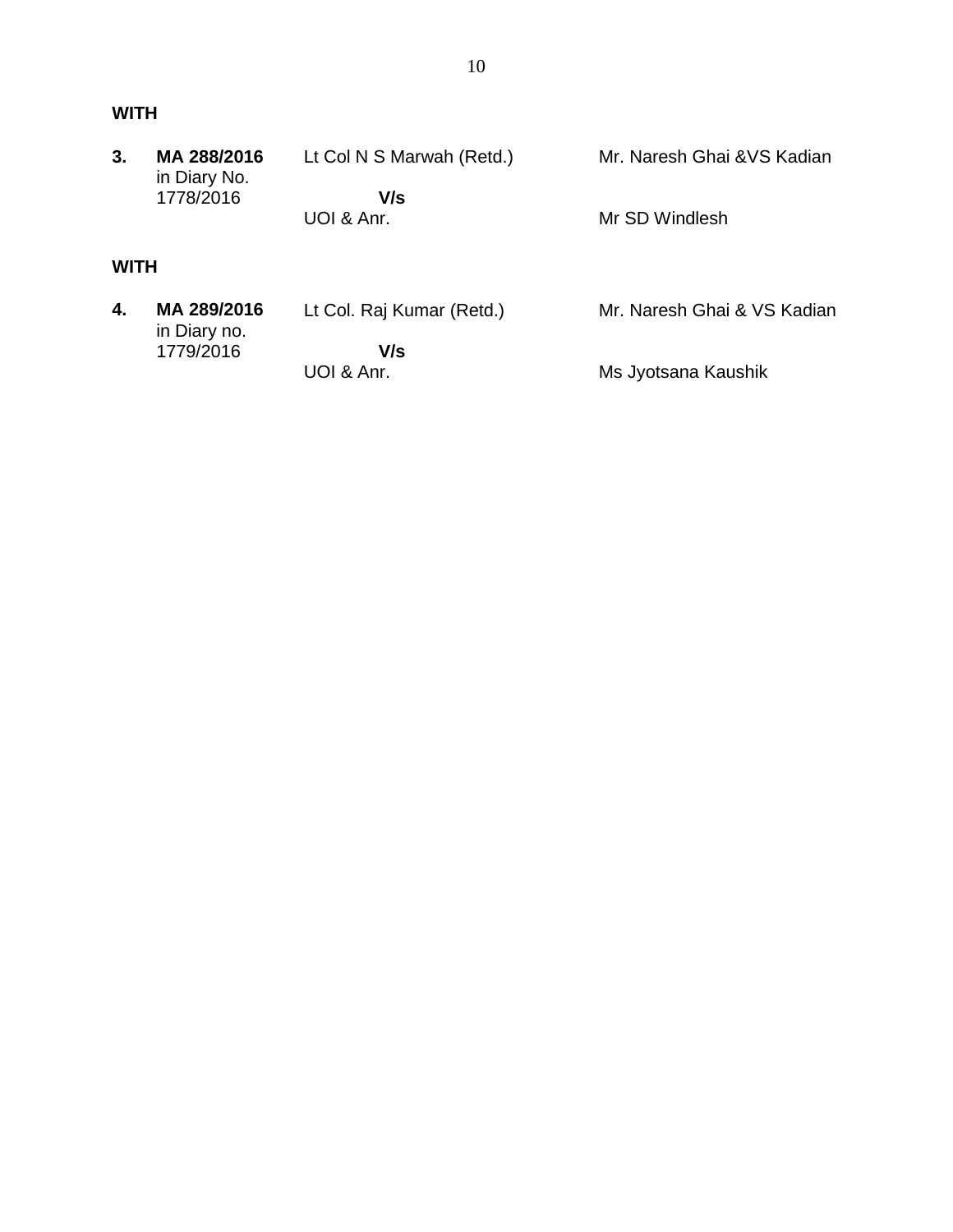# **ARMED FORCES TRIBUNAL, PRINCIPAL BENCH, NEW DELHI LIST OF BUSINESS**

**Date: 23-09-2020**

#### **Timing: 10:30 AM to 01.00 PM & 02.00 PM to 04.30 PM**

## **COURT No. 2 (Ground Floor)**

#### **THIS BENCH WILL NOT ASSEMBLE TODAY**

## **CORAM: HON'BLE MS. JUSTICE SUNITA GUPTA HON'BLE AIR MARSHAL B.B.P. SINHA**

#### **MATTERS SCHEDULED FOR 11 SEP 2020**

|    | S. No. Case No.                   | <b>Parties Name</b>                                   | <b>Advocate for Petitioner /</b><br><b>Respondents</b> |  |  |
|----|-----------------------------------|-------------------------------------------------------|--------------------------------------------------------|--|--|
|    | <b>ADMISSION MATTERS</b>          |                                                       |                                                        |  |  |
| 1. | OA (Appeal)<br>1441/2019<br>with  | Amar Rathi EM(R) II (238662-R) (In<br>Jail)           | Mr. S P Sharma (D/1029/1992)                           |  |  |
|    | MA 2337/2019 &                    | V/s                                                   |                                                        |  |  |
|    | 2338/2019                         | UOI & Ors.                                            | Mr Harish V Shankar                                    |  |  |
| 2. | OA 418/2020<br>with               | Ex Sep Narendra Singh (3166384-K)                     | Mr. Praveen Kumar                                      |  |  |
|    | MA 525/2020                       | V/s                                                   |                                                        |  |  |
|    |                                   | UOI & Ors.                                            | Mr. J S Yadav                                          |  |  |
|    | <b>MA (EXECUTION)</b>             |                                                       |                                                        |  |  |
| 3. | MA 1651/2019<br>in<br>OA 397/2016 | JC-084913K Ex Sub (Dvr MT) Ram<br>Phal                | Mr. JP Sharma & Associates                             |  |  |
|    |                                   | V/s                                                   |                                                        |  |  |
|    |                                   | UOI & Ors                                             | Mr Shyam Narayan                                       |  |  |
| 4. | MA 1904/2019                      | No. 1085891 Ex Swr Paramveer Singh Ms. Archana Ramesh |                                                        |  |  |
|    | in<br>OA 556/2015                 | V/s                                                   |                                                        |  |  |
|    |                                   | UOI & Ors.                                            | Mr. V Pattabhi Ram                                     |  |  |
|    | <b>MA (OTHERS)</b>                |                                                       |                                                        |  |  |
| 5. | MA 2485/2019                      | Ex Cpl Sanjay Kumar (No 785474 R)                     | Mr Virender Singh Kadian                               |  |  |

in OA 306/2017  **V/s** UOI & Ors None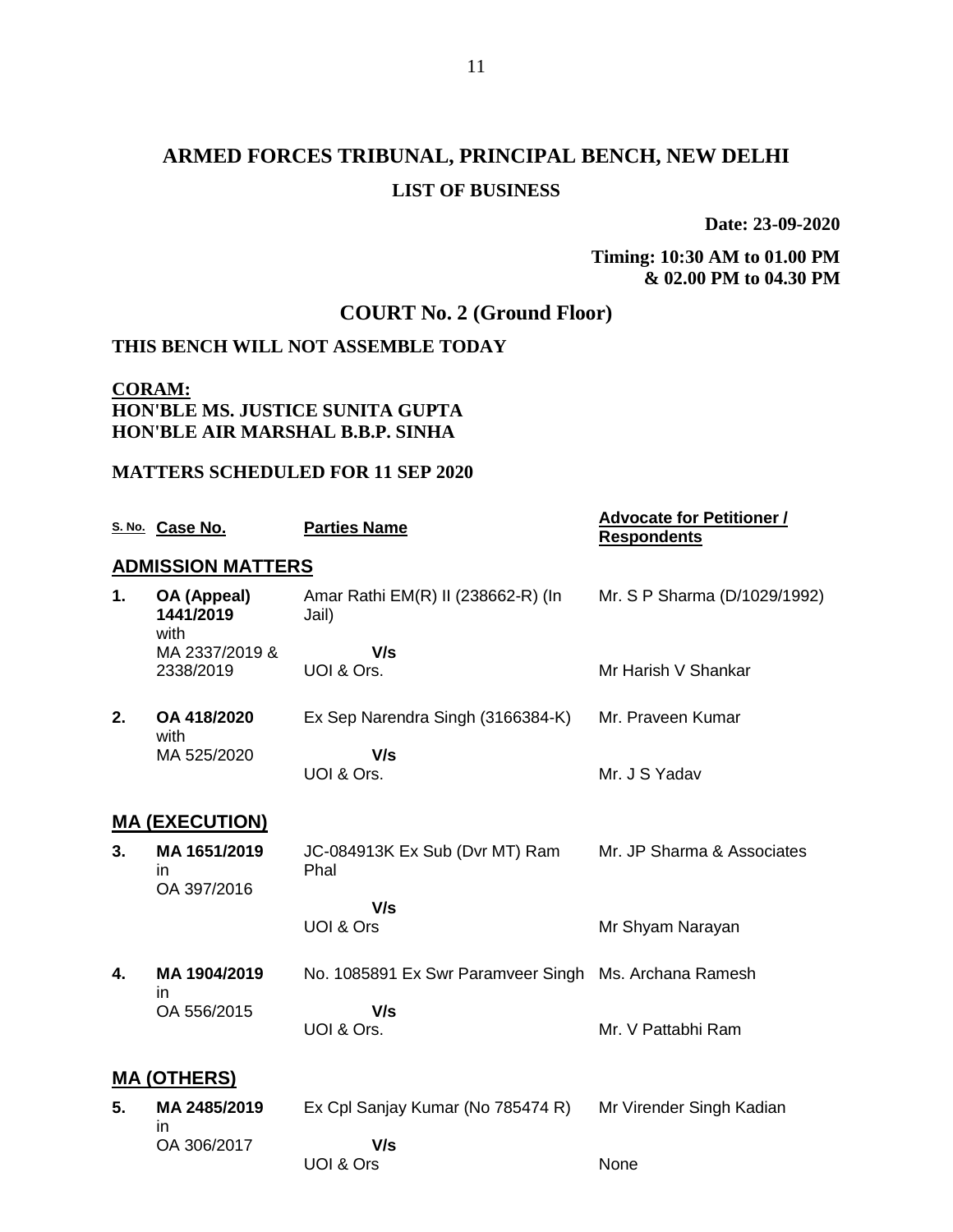## **PLEADINGS NOT COMPLETE**

| 7.  | OA 1973/2018<br>with<br>MA 2175/2018 | Ex POELR Mahabir Singh (No<br>144496A) | Mr. Ved Prakash             |
|-----|--------------------------------------|----------------------------------------|-----------------------------|
|     |                                      | V/s<br>UOI & Ors.                      | Mr Shyam Narayan            |
| 8.  | OA 107/2019                          | No. 1558917-F Ex L/Nk Rajpal Singh     | Mr. Virender Singh Kadian   |
|     |                                      | V/s<br>UOI & Ors.                      | Mr. Harish V Shankar        |
| 9.  | OA 150/2019<br>with                  | No 13198 Air Cmde V K Tiwari           | Mr. VS Kadian               |
|     | MA 564/2019                          | V/s<br>UOI & Ors.                      | Mr. Ashok Chaitanya         |
| 10. | OA 315/2019<br>with                  | IC-54120M Maj (Retd.) P K Palai        | Ms. Sangeeta Tomar          |
|     | MA 846/2019 &<br>847/2019            | V/s<br>UOI & Ors.                      | Mr. VS Tomar                |
| 11. | OA 496/2019                          | IC-50880X Brig Ajoy Mukherjee          | Mr. S S Pandey & Associates |
|     |                                      | V/s<br>UOI & Ors.                      | Mr. V S Tomar               |
| 12. | OA 764/2019                          | No. 50686-W Cdr G C Nayak (Retd.)      | Mr. Shakti Chand Jaidwal    |
|     |                                      | V/s<br>UOI & Ors.                      | Mr SD Windlesh              |
| 13. | OA 837/2019<br>with<br>MA 1479/2019  | Ex Sep Ramesh Kumar (No 3986519<br>W)  | Mr Shakti Chand Jaidwal     |
|     |                                      | V/s<br>UOI & Ors.                      | Mr. Ashok Chaitanya         |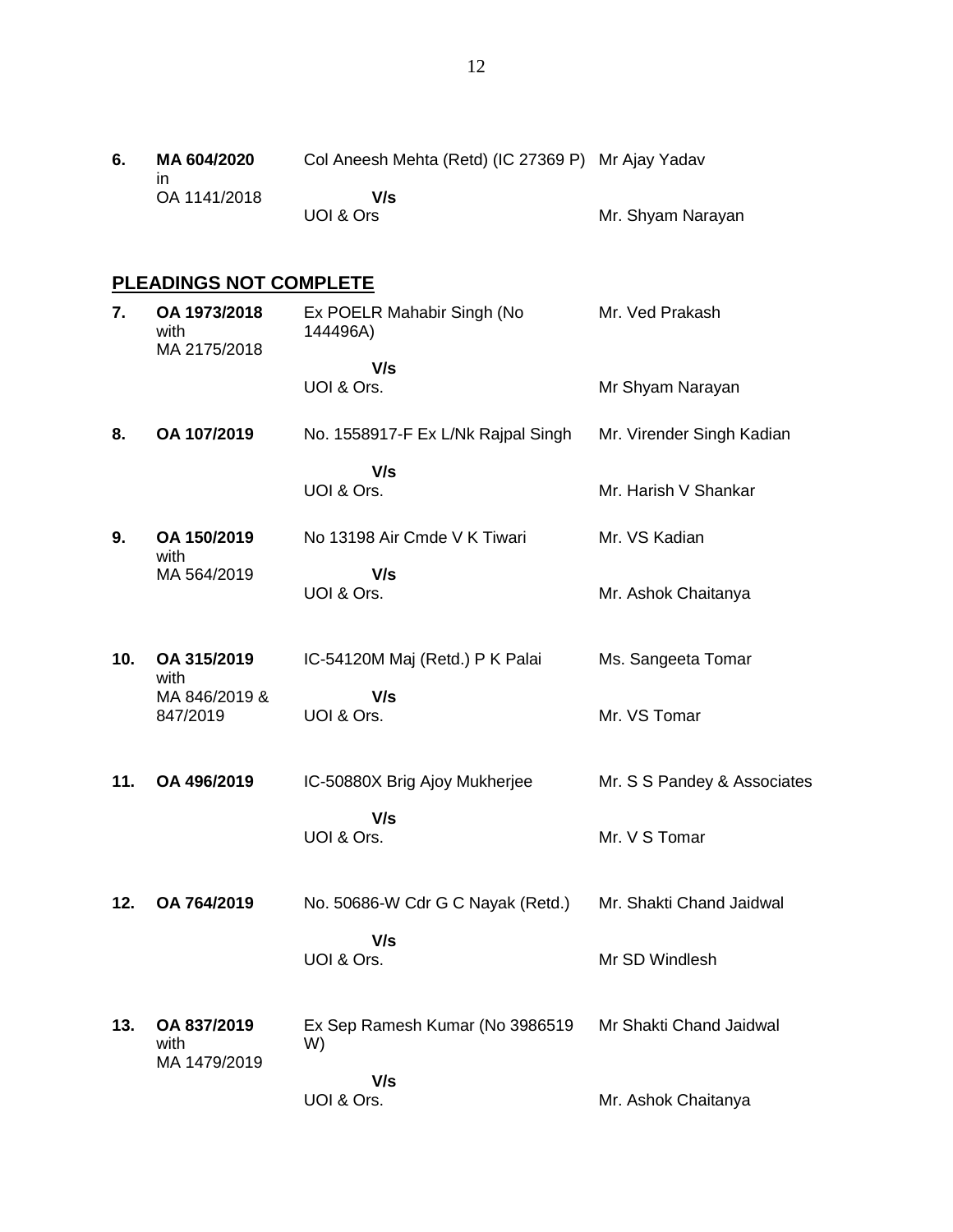| 14. | OA 860/2019  | Hony Nb Sub BD Kataria (Retd) (No<br>14288130K)                           | Mr SS Pandey & Associates                      |
|-----|--------------|---------------------------------------------------------------------------|------------------------------------------------|
|     |              | V/s<br>UOI & Ors.                                                         | Mr Rajesh Kumar Das                            |
| 15. | OA 862/2019  | Hony Nb Sub Tapsi Ram (Retd) (No<br>13925745 P)                           | Mr SS Pandey & Associates                      |
|     |              | V/s                                                                       |                                                |
|     |              | UOI & Ors.                                                                | Mr. V Pattabhi Ram                             |
| 16. | OA 863/2019  | No 2947139 Hony Nb Sub Puran Singh Mr. S S Pandey & Association<br>(Retd) |                                                |
|     |              | V/s                                                                       |                                                |
|     |              | UOI & Ors.                                                                | Mr. Prabodh Kumar                              |
| 17. | OA 937/2019  | Ex CHERA Kapil Chawla (181823-K)                                          | Mr. Omprakash Kr Srivastava &<br>Vinay Makhija |
|     |              | V/s<br>UOI & Ors.                                                         | Ms. Jyotsna Kaushik                            |
| 18. | OA 1034/2019 | Ex Nk Ram Singh (No 1471342 F)                                            | Mr Virender Singh Kadian                       |
|     |              | V/s                                                                       |                                                |
|     |              | UOI & Ors.                                                                | Mr. Shyam Narayan                              |
| 19. | OA 1044/2019 | No 85108A Cdr Shiv Ram Verma<br>(Retd)<br>V/s                             | Mr. VS Kadian                                  |
|     |              | UOI & Ors.                                                                | Mr. Ashok Chaitanya                            |

### **PLEADINGS COMPLETE**

### **DATES WILL BE GIVEN BY THE TRIBUNAL OFFICER - ORDERS WILL BE UPLOADED ON THE WEBSITE**

| 20. | OA 467/2015  | Ex Nk Chandra Kumar Pradhan<br>(No.10373833) | Mr. N K Ghai & Mr VS Kadian                           |
|-----|--------------|----------------------------------------------|-------------------------------------------------------|
|     |              | V/s<br>UOI & Ors.                            | <b>Mr Arvind Patel</b>                                |
| 21. | OA 396/2016  | Ex Dfr Dalel Singh Bazard                    | Mr.V S Kadian                                         |
|     |              | V/s<br>UOI & Ors.                            | Mr V Pattabhi Ram                                     |
| 22. | OA 1281/2016 | Ex Sep Naresh                                | Mr. V S Kadian                                        |
|     |              | V/s<br>UOI & Ors.                            | Mr JS Rawat for R1, 2 & 4, Ms<br>Anjali Vohra for R-3 |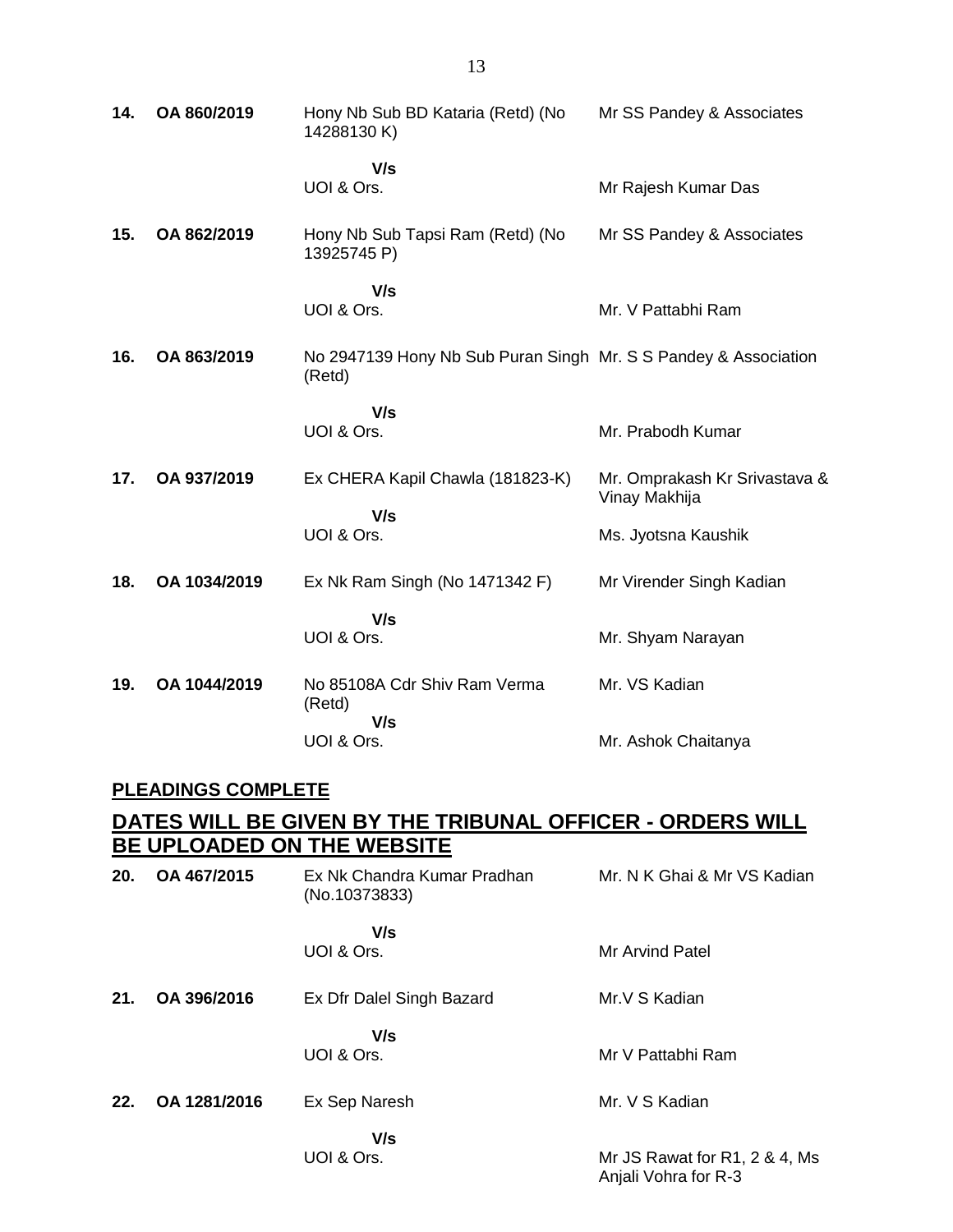**23. OA 1282/2016** with MA 969/2016 Ex Nk Umed Singh  **V/s** UOI & Ors. Mr. J P Sharma Dr Vijendra Singh Mahndiyan for R 1,2 & 4, None for R-3 **24. OA 1170/2017** with MA 867/2017 Wg Cdr Surjit Singh (Retd.)  **V/s** UOI & Ors. Mr. Ajai Bhalla None **25. OA 1915/2018** Smt. Sujatha Vasudev W/o 15011G Late Wg Cdr V K Vasudev  **V/s** UOI & Ors. Mr. Aditya Singh Puar Mr. Harish V Shankar **26. OA 1934/2018** with MA 2138/2018 Shyam Singh F/O Late L/Nk Shailesh Kumar (14661409L)  **V/s** UOI & Ors. Ms. Meenu Mainee & Mr. A K **Trivedi** Mr. K K Tyagi **27. OA 2101/2018** with MA 2312/2018 Smt. Neema Parihar Wd/o Ex Sep Rajendra Singh (13974607-X)  **V/s** UOI & Ors. Mr. U S Maurya Dr. Vijendra Singh Mahndiyan **28. OA 924/2019** No. 672596 Ex MWO (HFL) Ratan Lal Mahato  **V/s** UOI & Ors. Mr. Virender Singh Kadian Mr. Y P Singh **29. OA 997/2019** with MA 1658/2019 Ex Sep Kamble Shmrao Bhimrao (No 4564293Y)  **V/s** UOI & Ors. Mr. Manoj Kumar Gupta Mr. Arvind Patel **30. OA 1193/2019** with MA 1935/2019 No. 743146-H Ex Sgt NK Pandey  **V/s** UOI & Ors. Mr. Virender Singh Kadian Mr. Y P Singh **31. OA 2264/2019** with MA 3170/2019 Ex Hony Nb Sub Bagish Tiwari (No 13937995 H)  **V/s** UOI & Ors. Mr Praveen Kumar Mr. J S Yadav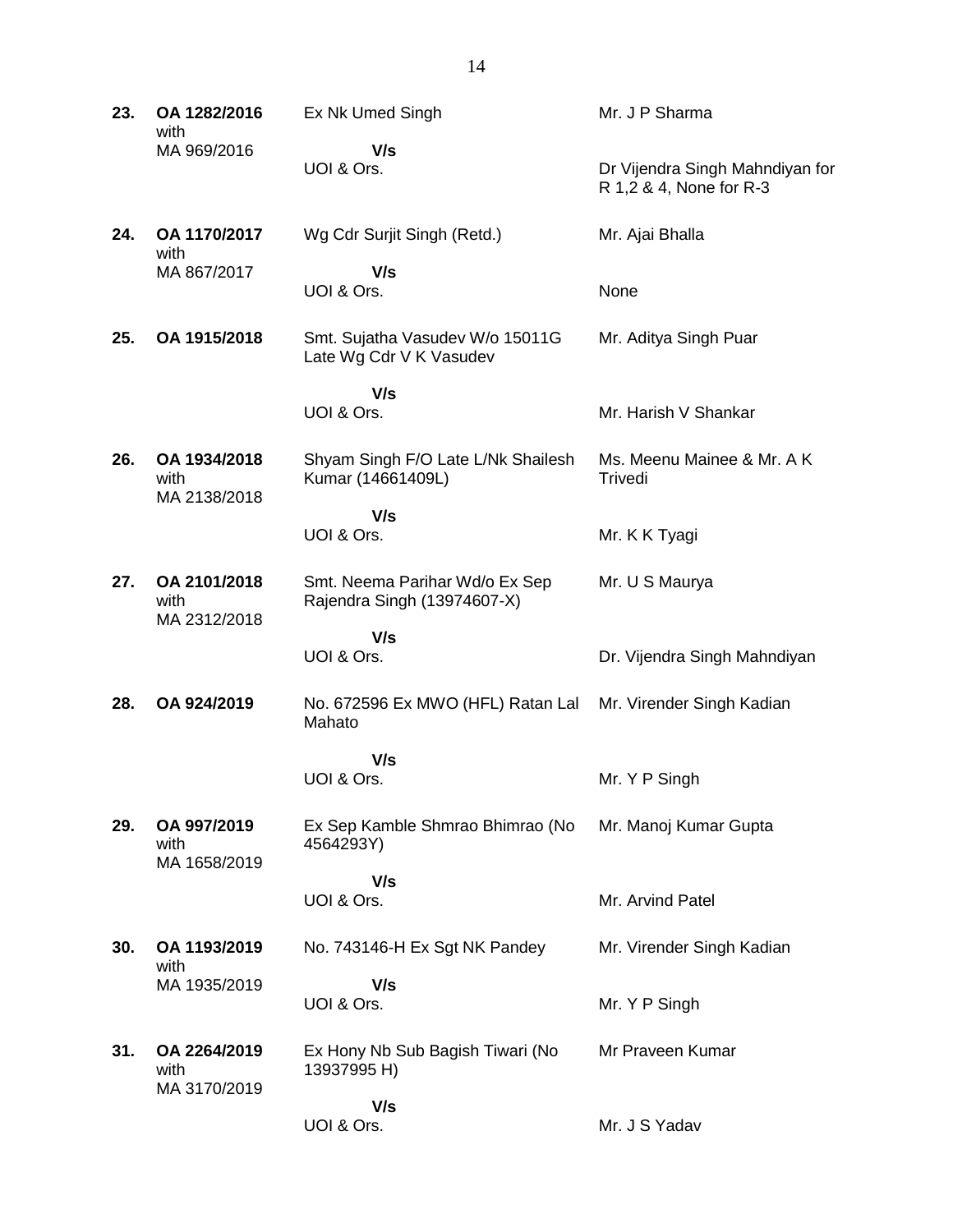| 32. | OA 2268/2019<br>with | Ex Hony Nb Sub Keshav Prasad | Mr. Praveen Kumar |
|-----|----------------------|------------------------------|-------------------|
|     | MA 3174/2019         | Upadhyay (14206423-K)        |                   |
|     |                      | V/s                          |                   |

UOI & Ors.

Mr. Arvind Patel

### **MATTERS SCHEDULED FOR 23 SEP 2020**

| <u>S.</u><br>No.              | <b>Case No.</b>                    | <b>Parties Name</b>                                                 | <b>Advocate for Petitioner /</b><br><b>Respondents</b> |  |
|-------------------------------|------------------------------------|---------------------------------------------------------------------|--------------------------------------------------------|--|
|                               | <u>MA (EXECUTION)</u>              |                                                                     |                                                        |  |
| 33.                           | MA 480/2015<br>$\mathsf{I}$        | Sub Suresh Singh Chauhan                                            | Mr. N K Ghai & Mr VS Kadian                            |  |
|                               | OA 465/2014                        | V/s<br>UOI & Anr.                                                   | Mr Avdhesh Kumar Singh                                 |  |
| 34.                           | MA 827/2019<br>in.<br>OA 303/2016  | Smt Ranjana Kumar W/O JC-<br>245715M Late Nb Ris RK Singh           | Mr. JP Sharma & Associates                             |  |
|                               |                                    | V/s                                                                 |                                                        |  |
|                               |                                    | <b>UOI &amp; Ors</b>                                                | Mr. S D Windlesh                                       |  |
| 35.                           | MA 3147/2019<br>in.<br>OA 931/2016 | Ex Sg Naresh Kumar Sharma (No<br>700556)                            | Mr. CK Sharma & Gaurav<br>Sharma                       |  |
|                               |                                    | V/s                                                                 |                                                        |  |
|                               |                                    | <b>UOI &amp; Ors</b>                                                | Mr. Arvind Patel                                       |  |
| 36.                           | MA 326/2020<br>in.<br>OA 1775/2018 | Lt Col VRR Naidu (Retd) (IC-<br>55117Y)                             | Mr Mohan Kumar &<br>Associates                         |  |
|                               |                                    | V/s                                                                 |                                                        |  |
|                               |                                    | UOI & Ors                                                           | Mr. Rajesh Kumar Das                                   |  |
| <b>PLEADINGS NOT COMPLETE</b> |                                    |                                                                     |                                                        |  |
| 37                            | OA 297/2019<br>with<br>MA 794/2019 | Ex JWO Abhay Kumar (No 785307 Mr Virender Singh Kadian<br>K)<br>V/s |                                                        |  |
|                               |                                    | UOI & Ors.                                                          | Mr. Avdesh Kumar Singh                                 |  |
|                               |                                    |                                                                     |                                                        |  |

**38 OA 632/2019** RC-00799P Maj Prakash Chand Mr. Shakti Chand Jaidwal Azad (Retd)

None

 **V/s** UOI & Ors.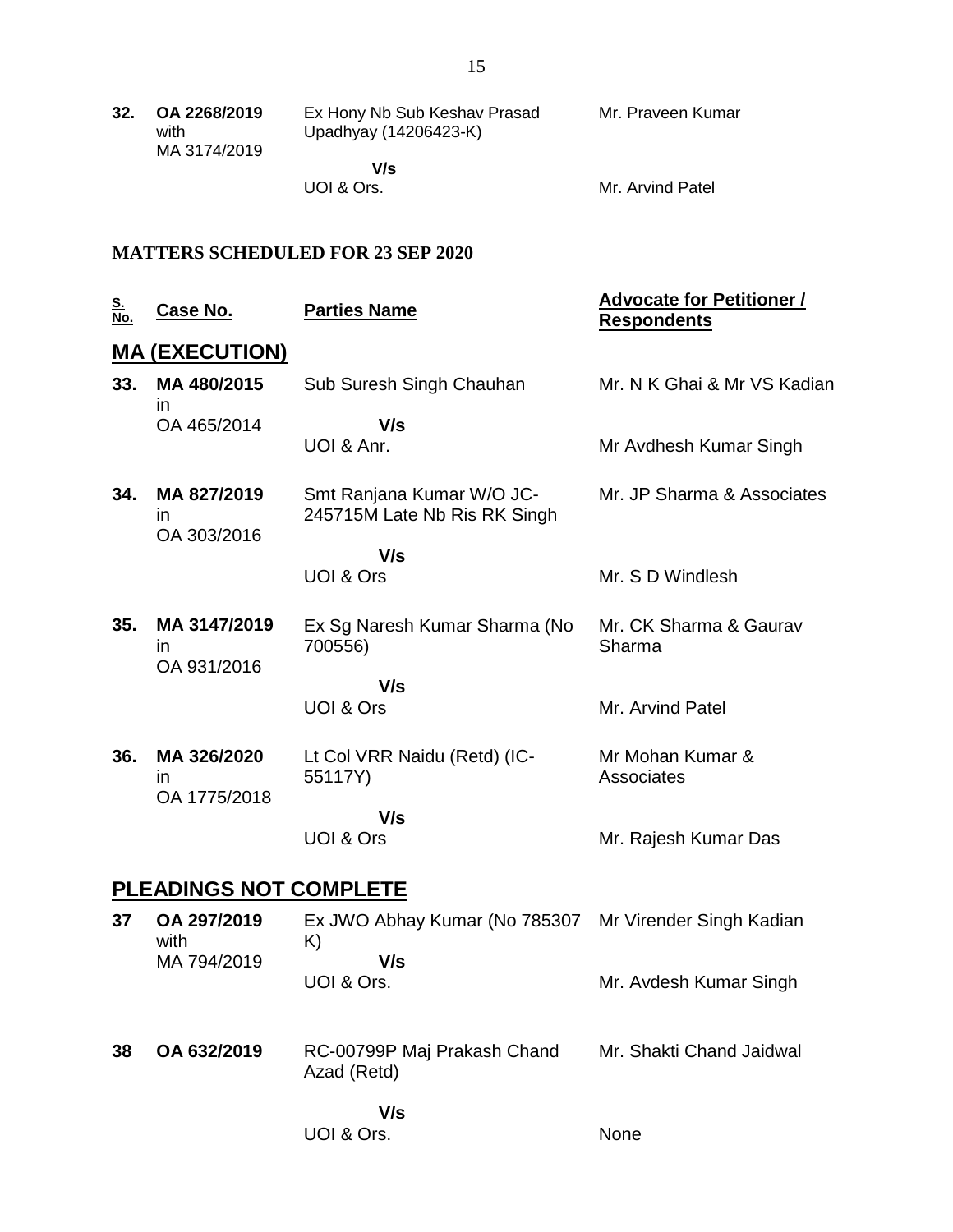| 39. | OA 638/2019<br>with<br>MA 1220/2019  | Ex Sgt Babu Lal Yadav (No 679854 Mr Ajit Kakkar & Associates<br>F) |                              |
|-----|--------------------------------------|--------------------------------------------------------------------|------------------------------|
|     |                                      | V/s<br>UOI & Ors.                                                  | Mr. Ashok Chaitanya          |
| 40. | OA 695/2019                          | Ex Sgt Asim Kumar Ghosh (No<br>700394 F)                           | Mr Rakesh Kumar Singh        |
|     |                                      | V/s                                                                |                              |
|     |                                      | UOI & Ors.                                                         | Mr. Rajeev Kumar             |
| 41  | OA 1007/2019<br>with<br>MA 1680/2019 | Air Cmde KR Bali (Retd) (No 9582<br>K)                             | Mr Virender Singh Kadian     |
|     |                                      | V/s                                                                |                              |
|     |                                      | UOI & Ors.                                                         | Mr. Y P Singh                |
| 42. | OA 1009/2019<br>with                 | No 8004409 Ex Sep Sis Ram                                          | Mr. VS Kadian                |
|     | MA 1682/2019                         | V/s<br>UOI & Ors.                                                  | Mr. Harish V Shankar         |
| 43. | OA 1345/2019                         | Ex MCPO LOG (F&A) I (H/SLT)<br>Anil Kumar Yadav                    | Mr. Ajit Kakkar & Associates |
|     |                                      | V/s                                                                |                              |
|     |                                      | UOI & Ors.                                                         | Mr Ashok Chaitanya           |
| 44. | OA 1373/2019<br>with                 | No. 699081-R Ex Sgt Dhiraj Kumar Mr. Praveen Kumar                 |                              |
|     | MA 2115/2019                         | V/s<br>UOI & Ors.                                                  | Mr. K K Tyagi                |
|     |                                      |                                                                    |                              |
| 45. | OA 1496/2019<br>with<br>MA 2420/2019 | Ex Hav Chaman Alam (No<br>13969570 X)                              | Mr Praveen Kumar             |
|     |                                      | V/s                                                                |                              |

UOI & Ors.

Mr. J S Yadav

## **PLEADINGS COMPLETE**

# **DATES WILL BE GIVEN BY THE TRIBUNAL OFFICER - ORDERS WILL BE UPLOADED ON THE WEBSITE**

**46. OA 791/2016** Ex Rect Ravi Prakash

Mr Amit Kumar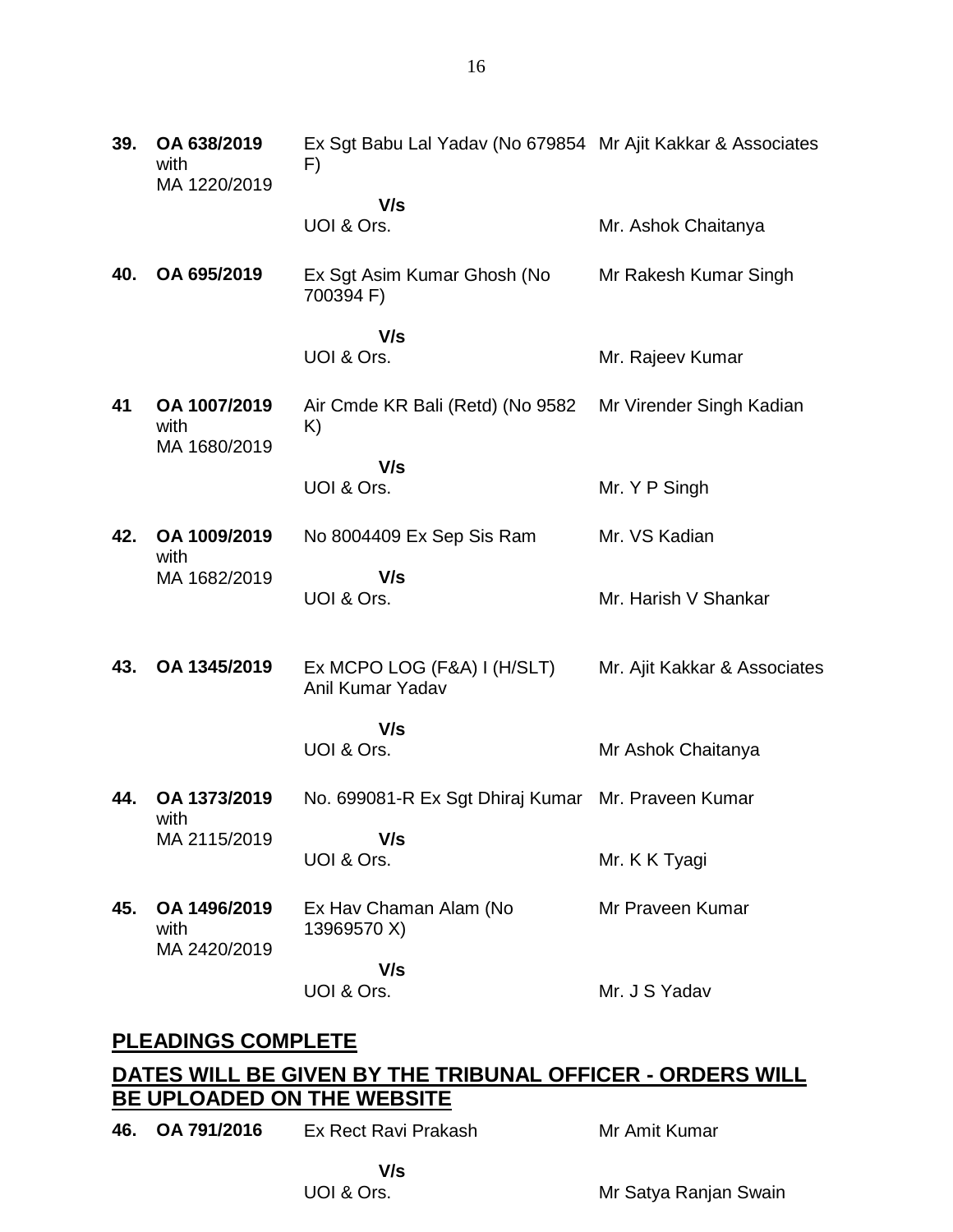| 47. | OA 1234/2018<br>with                | Ex GDSM Ompal Singh (13676514) Mr. Praveen Kumar         |                              |
|-----|-------------------------------------|----------------------------------------------------------|------------------------------|
|     | MA 1170/2018                        | V/s<br>UOI & Ors.                                        | Mr. Arvind Patel             |
| 48. | OA 1236/2018<br>with                | No. 145725-W Ex PO Tejbir Singh                          | Mr. Praveen Kumar            |
|     | MA 1174/2018                        | V/s<br>UOI & Ors.                                        | Dr. Vijendra Singh Mahndiyan |
| 49. | OA 1328/2018<br>with                | Ex Sigman Ram Milan Sharma (No Mr. US Maurya<br>6326996) |                              |
|     | MA 1317/2018                        | V/s                                                      |                              |
|     |                                     | UOI & Ors.                                               | Mr Avdhesh Kumar Singh       |
| 50. | OA 1377/2018<br>with                | MS-11364 Ex Maj P K Dash                                 | Mr. Charan Singh             |
|     | MA 22/2020                          | V/s<br>UOI & Ors.                                        | Mr. Ashok Chaitanya          |
| 51  | OA 642/2019<br>with<br>MA 733/2020  | No. 18009143-W Ex Rect Guddu<br>Kumar Yadav              | Ms. Archana Ramesh           |
|     |                                     | V/s                                                      |                              |
|     |                                     | UOI & Ors.                                               | Mr VS Tomar                  |
| 52. | OA 698/2019                         | Col Sanjay Joshi (IC 43548<br>Y)(Retd)                   | Mr SS Pandey & Associates    |
|     |                                     | V/s                                                      |                              |
|     |                                     | UOI & Ors.                                               | Mr. D K Sabat                |
| 53. | OA 701/2019<br>with<br>MA 1299/2019 | JC-629561P Ex Sub Hari Bahadur<br>Thapa                  | Mr. VS Kadian                |
|     |                                     | V/s                                                      |                              |
|     |                                     | UOI & Ors.                                               | Mr. K K Tyagi                |
| 54. | OA 1014/2019<br>with                | Avm Sanjay Agarwal AE(L) (Retd)<br>(No 17420)            | Mr Virender Singh Kadian     |
|     | MA 1091/2020                        | V/s                                                      |                              |
|     |                                     | UOI & Ors.                                               | Mr. Y P Singh                |